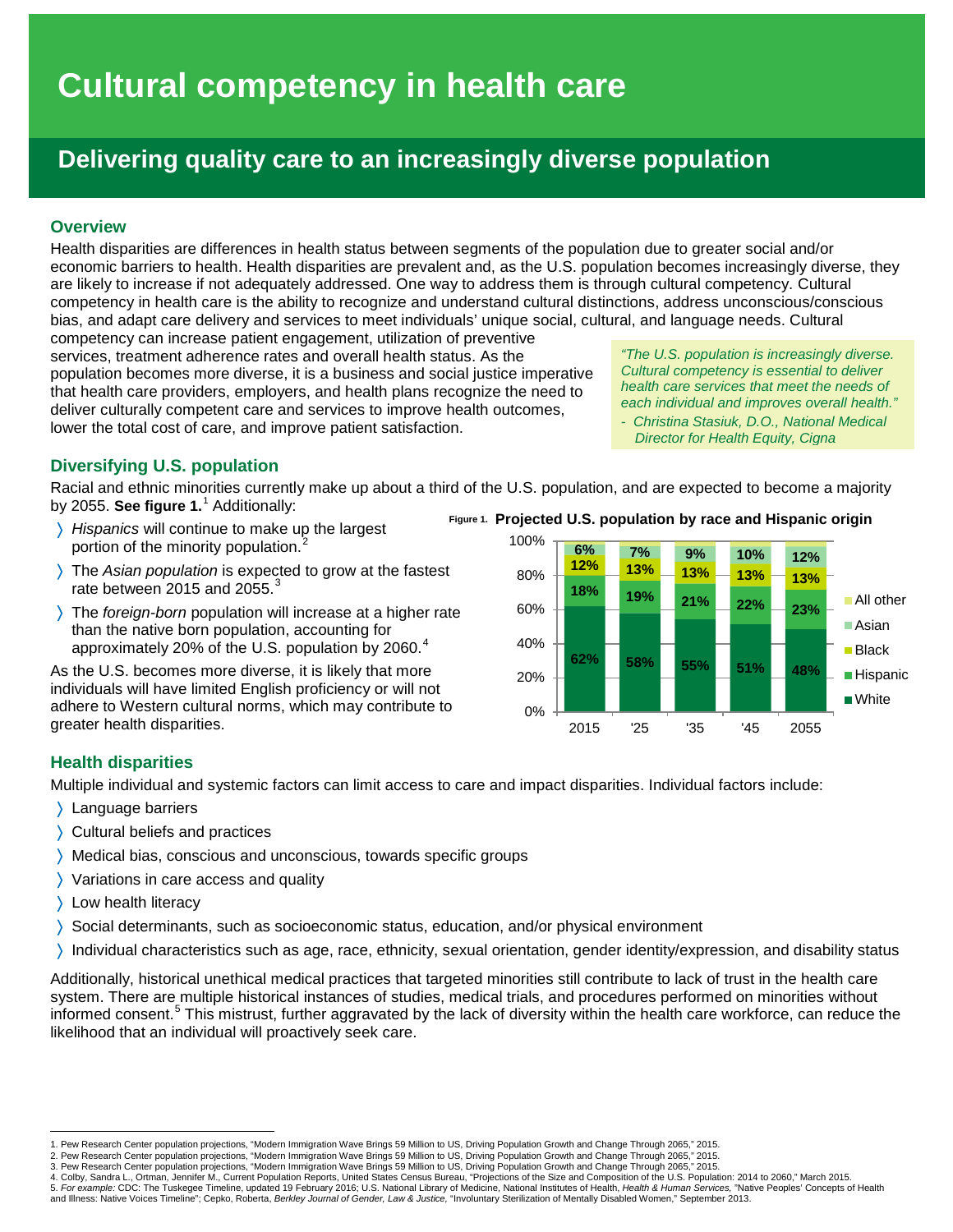#### *Impact on cost, quality, and access*

Health disparities directly and indirectly cost the U.S. economy \$309 billion annually.<sup>[6](#page-1-0)</sup> It is estimated that approximately 30% of direct medical costs for Blacks, Hispanics, and Asians are unnecessary costs resulting from health disparities, and indirect costs include lost work productivity and premature death.<sup>[7](#page-1-1)</sup> Some examples of current health disparities experienced by minority populations that impact health outcomes include:

- 〉 *Adults with disabilities* are more likely to be obese, smoke, have high blood pressure, and be inactive than adults without disabilities. They are also three times more likely to have heart disease, stroke, diabetes, or cancer.
- 〉 *Bisexual adults* are almost twice as likely to fail to obtain needed medical care due to costs compared to straight adults.<sup>[10](#page-1-4)</sup>
- 〉 *Non-Hispanic black infants* are significantly more likely than non-Hispanic white and Hispanic infants to be born pre-term and/or at a low birth weight, the two leading causes of mortality among black infants. [11](#page-1-5)
- 〉 *Less educated, low-income, and minority* populations are less likely to have health coverage, negatively impacting their ability to access and afford care.<sup>[12](#page-1-6)</sup>

#### *Market trends exacerbating health disparities*

**Health disparities in accessing medicine**<sup>8</sup>

*While there is little variation across populations in face-toface time spent with physicians, considerable differences exist in time spent traveling to and waiting to receive care.*

|                               | <b>Clinic time</b> | <b>Travel time</b> |
|-------------------------------|--------------------|--------------------|
| (waiting for/obtaining care)  |                    |                    |
| non-Hispanic whites:          | 80 minutes         | 36 minutes         |
| non-Hispanic blacks:          | 99 minutes         | 45 minutes         |
| Hispanics:                    | 105 minutes        | 45 minutes         |
| Unemployed:                   | 94 minutes         | 41 minutes         |
| <b>Highest hourly income:</b> | 72 minutes         | 34 minutes         |

The health care market is changing rapidly, and there is potential that certain trends will have a more adverse effect on minority populations. These trends include:

- 〉 **Rising health care costs** that impact individuals' ability to afford care, particularly those who are uninsured or underinsured. The Affordable Care Act (ACA) and Medicaid expansion decreased uninsured rates, however coverage disparities remain.<sup>[13](#page-1-7)</sup>
- 〉 **Localized physician shortages.** The physician workforce is unevenly distributed across the U.S. largely affecting rural and low-income households. These localized shortages are further exacerbated if physicians have limited or closed patient panels or lack cultural competency skills.

# *Regulatory efforts to reduce disparities*

In an effort to reduce disparities, the U.S. government has implemented various initiatives, including:

- 〉 An ACA provision (effective October 2016) prohibiting discrimination based on sex or gender identity and requiring assistance services for individuals with limited English proficiency or with disabilities.
- 〉 The 2011 Department of Health and Human Services (HHS) Disparities Action Plan, which builds on the ACA and is used to assess the impact of policies and programs on health disparities.<sup>[15](#page-1-9)</sup>
- 〉 The National Standards for Culturally and Linguistically Appropriate Services in Health and Health Care (The National CLAS standards), which provide a framework to support health care organizations' efforts to deliver culturally and linguistically appropriate health care.<sup>[16](#page-1-10)</sup>

# **Opportunities to address health disparities through cultural competency**

Reducing health disparities is a business and social imperative. Minority populations will likely become an increasing share of providers' patient panels, employers' workforces, and health plans' customers, requiring that all stakeholders seek ways to promote health equity to improve health and access, reduce costs, and improve experience. Moreover, as the health care industry transitions to a provider payment system that rewards providers for the quality and efficiency of services (i.e., fee-for-value) instead of the volume of services, addressing health disparities has the ability to improve health outcomes and efficiency, thereby increasing provider reimbursement. There are several opportunities for providers, employers, and health plans to address disparities by increasing cultural competency to more effectively engage and communicate with consumers and meet their health needs. There are also opportunities to reduce disparities through emerging delivery models by addressing the needs of minority populations.

 $\overline{a}$ 6. Henry J. Kaiser Family Foundation, "Focus on Health Care Disparities," December 2012

<span id="page-1-2"></span><span id="page-1-1"></span><span id="page-1-0"></span><sup>7.</sup> Artiga, Samantha, *The Henry J. Kaiser Family Foundation,* "Disparities in Health Care and Health Care: Five Key Questions and Answers," 12 August 2016.<br>8. JAMA Internal Medicine, "Disparities in Time Spent Seeking Medi

<sup>9.</sup> Centers for Disease Control and Prevention: 35 million adults in the US living with a disability, 30 July 2015.

<span id="page-1-4"></span><span id="page-1-3"></span><sup>10.</sup> Ward, Brian W. et al., *National Health Statistics Report* "Sexual Orientation and Health Among U.S. Adults: National Health Interview Survey, 2013," 15 July 2014. 11. March of Dimes, "Racial and Ethnic Disparities in Birth Outcomes," 27 February 2015.

<span id="page-1-6"></span><span id="page-1-5"></span>

<span id="page-1-7"></span><sup>12.</sup> Barnett, Jessica C., Vornovitsky, Marina S., U.S. Census Bureau, Current Population Reports, "Health Insurance Coverage in the United States: 2015," September 2016.<br>13. Artiga, Samantha, *The Henry J. Kaiser Family Fou* 

<span id="page-1-8"></span><sup>14.</sup> HHS "HHS takes next step in advancing health equity through the Affordable Care Act," 3 September 2015. *\*Applies to Health Insurance Marketplaces and health programs/activities that receive* 

*government funding.*<br>15. HHS *Office of Minority Health*, "HHS Disparities Action Plan," 13 September 2016.<br>16. HHS *Office of Minority Health*, "The National CLAS Standards," 1 September 2016.

<span id="page-1-10"></span><span id="page-1-9"></span>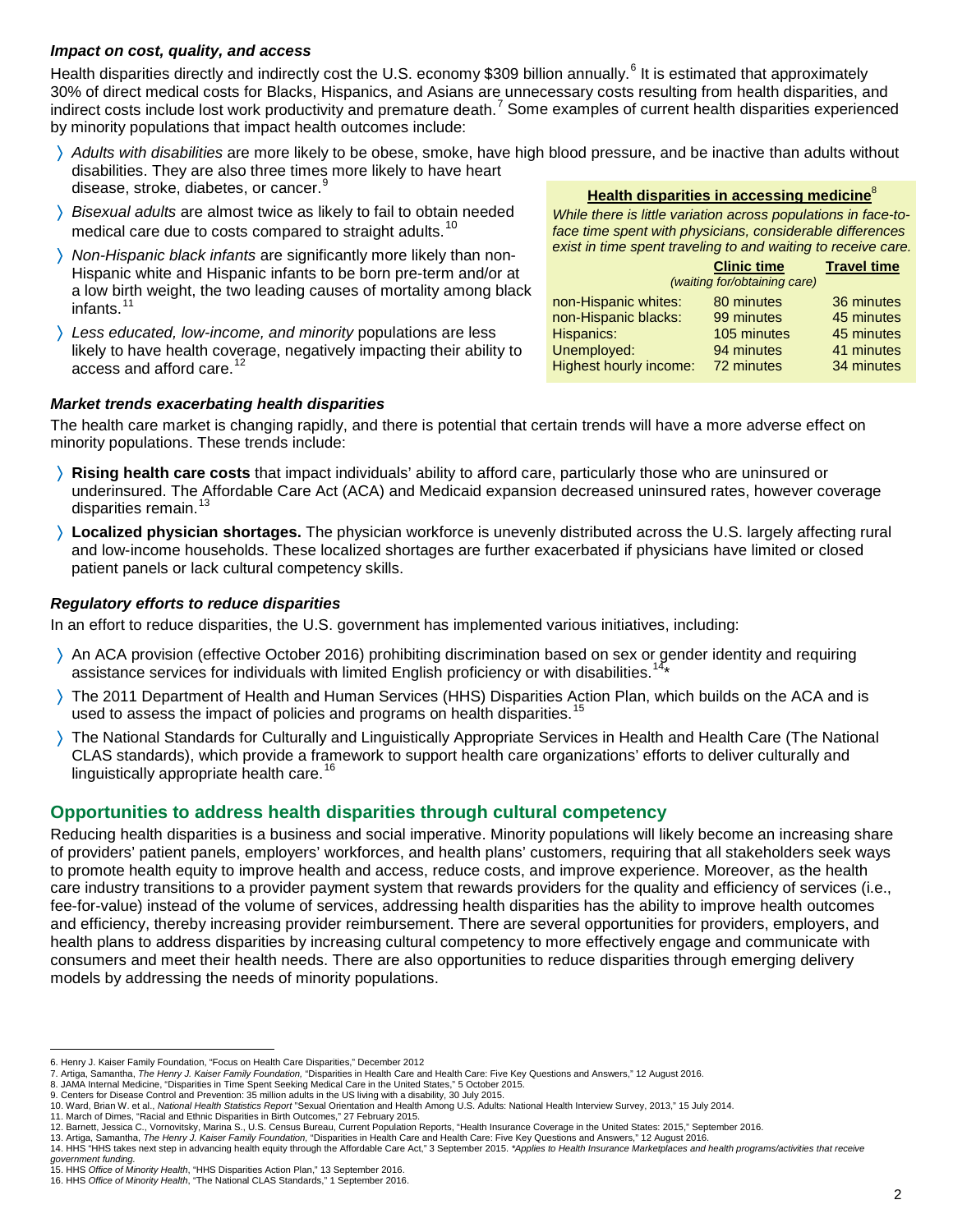# *Incorporating cultural competency in emerging care delivery models*

**Non-traditional providers.** Non-traditional providers (e.g., retail clinics) can supplement traditional health care providers and help mitigate the negative impacts of localized physician shortages. They are generally more cost-effective, have extended hours, and are conveniently located, increasing accessibility. Despite increased use of non-traditional providers, minority populations still frequently turn to more costly care.<sup>[17](#page-2-0)</sup> For example, a survey of parents/caregivers utilizing the emergency department for their children's non-urgent care needs showed that they were more likely to be Latino and foreign-born and almost half were low-income, and/or lacking health insurance themselves, even though almost all the children had insurance and a primary care physician (PCP). <sup>78</sup> Non-traditional providers could increase appropriate use by minority populations through culturally competent outreach and care delivery and serve as a referral source to traditional PCPs for ongoing health care delivery and management.

**Integrated care delivery.** There are efforts underway to more fully integrate medical, behavioral, and pharmacological care for optimal treatment planning and outcomes. Many cultures have different views of care, particularly when it comes to discussing mental health and accepting treatment, which may make them less likely to seek treatment or disclose critical information to their care provider. Moreover, low health literacy may be one factor that influences whether individuals adhere to medications.<sup>[19](#page-2-2)</sup> Therefore, it is important that any integrated care approach has the flexibility to be personalized to offer culturally competent care to individuals.

*Views of Mental Health: Vietnamese-Americans*<sup>20</sup> *In Vietnamese culture, there is significant stigma associated with mental health, in part due to low mental health literacy, and a "morality view" of mental health as a reflection of an individual rather than a disease. This has a significant impact on likelihood to seek treatment. For example, a UC Irvine Center for Health Care Policy study found that Vietnamese-Americans report depression and anxiety at more than twice the rate of whites, but are less than half as likely to have discussed mental health with a professional. By not seeking appropriate treatment and disclosing their concerns, overall health may suffer.*

#### *What health care providers can do*

Health care providers can help eliminate health disparities by recognizing that the best possible care for one population may not be the best option for another. By taking steps to improve their cultural agility, they will be better equipped to serve each of their patients, regardless of race, ethnicity, culture, gender or sexual orientation or other individual factors. Some ways they can do this are to:

- 〉 Identify training needs by taking a cultural competency assessment and addressing any identified opportunities to reduce personal bias and increase knowledge and cross-cultural communication skills that will help build trust, engagement and positive relationships with patients
- 〉 Create a welcoming office environment with a culturally diverse staff reflective of the community served or provide staff with cultural competency resources and training
- 〉 Establish language services policies and procedures to provide professional interpreter services and/or hire bilingual staff certified as medical interpreters; provide frequently-used patient instructions and health education materials at the right level of literacy and in the most common languages of the community served
- 〉 Indicate in patient records whether a patient requires special services, such as interpreter services, so that each time the patient visits he/she experiences the same seamless experience as any other patient
- 〉 Collaborate with community-based organizations/other providers on solutions to improve population health

## *What employers can do*

Employers can also take steps to build cultural competency and improve health outcomes for all their employees by:

- 〉 Expanding their human resources leadership team to include experts in cultural competency and diversity
- 〉 Instituting multicultural staff representatives to support onsite health services, such as health fairs and open enrollment
- 〉 Seeking feedback from diverse groups of employees about their experiences as health care customers
- 〉 Providing materials and benefits information that are culturally competent, e.g., culturally adapted or language-specific
- 〉 Proactively gathering the demographic data of their workforce to measure and take action on health trends
- 〉 Collaborating with their health plan to better engage employees in their health

## *What health plans can do*

It is important for health plans to offer culturally competent services to their customers and support health care providers' efforts to be culturally competent. Health plans can do this by:

- 〉 Offering multi-lingual health coaching or customer service lines
- 〉 Offering cultural competency training/resources to educate health care providers and staff
- 〉 Helping health care providers adhere to Federal and/or State regulations focused on reducing health disparities and providing culturally competent care (e.g., provision of language services)

 $\overline{a}$ 17. Kubicek, Katrina, et al., *NCBI*, "A profile of non-urgent emergency department usage in an urban pediatric hospital," 28 October 2012.

<span id="page-2-2"></span><span id="page-2-1"></span><span id="page-2-0"></span>

<sup>18.</sup> Kubicek, Katrina, et al., *NCBI,* "A profile of non-urgent emergency department usage in an urban pediatric hospital," 28 October 2012.<br>19. Zhang, NJ, Terry, A., McHorney, CA, NCBI, *The Annals of Pharmacology,* "Impac

<span id="page-2-3"></span><sup>20.</sup> Kandil, Caitlin Yoshiko, *Los Angeles Times,* "Mental health literacy may be a roadblock for Vietnamese Americans seeking help, study shows," 8 July 2016.